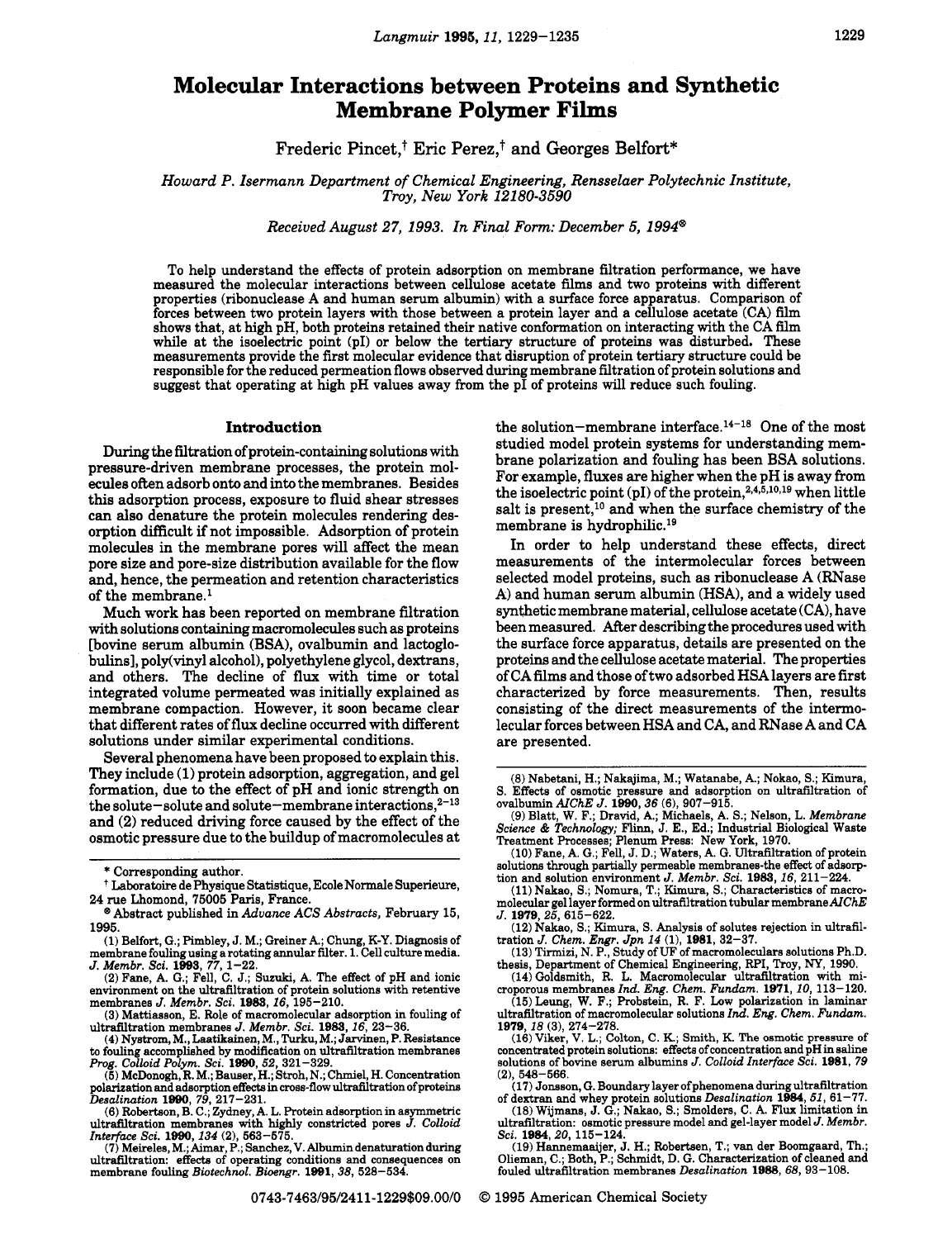#### **Materials and Methods**

**Surface Force Apparatus (SFA).** The technique involves the direct measurements of the intermolecular forces between two separate layers; one, an adsorbed protein layer, and the other, a film of cellulose acetate or adsorbed protein. Each layer is deposited onto a smooth mica half-cylinder. The forces are obtained as a function of separation distance, which is measured with an interferometry technique.<sup>20,21</sup> It is the same method as that used to elucidate the intermolecular forces and conformation of adsorbed molecules between mica surfaces covered with surfactant, $2^{2-24}$  polymers, $2^{5-30}$  lipid mono- and bilayers, $3^{1-35}$ proteins,<sup>36-43</sup> and glycolipids.<sup>44</sup> The mica surfaces were immersed

**(20)** Israelachvili, **J.** N.; Adams, G. E. **Measurementaofforcesbetween**  two mica surfaces in aqueous electrolyte solutions in the range 1-100 nm *J. Chem. Soc. Faraday Trans.* **1 1978**, 74, 975-1001.

**(21)** Israelachvili, **J.** N. Measurements of forces between surfaces immersed in aqueous electrolyte solutions Faraday Discuss. Chem. Soc. **1978,65,20-24.** 

**(22)** Israelachvili, **J. N.;** Pashley, R. M. The hydrophobic interaction is long-range, decaying exponentially with distance Nature **1982,300, 341 -343.** 

**(23)** Israelachvili, **J.** N.; Pashley, R. M. Measurement of the hydrophobic interactions between two hydrophobic surfaces in aqueous solution *J. Coll* Intf. Sci **1984, 98, 500-514.** 

**(24)** Pashley, **R.** M.; McGuiggan, P. M.; Ninham, B. W.; Evans, D. F. Attractive forces between uncharged hydrophobic surfaces: direct measurements in aqueous solution Science **229, 1088-1089.** 

**(25)** Israelachvili, **J.** N.; Tirell, M.; Klein, J.; Almong, **Y.** Forces below and above the  $\theta$  temperature Macromolecules 1984, 17, 204-**209.** 

**(26)** Klein, **J.** Forces between mica surfaces bearing layers of adsorbed polystyrene in cyclohexane Nature (London), **1980,288, 248-250.** 

**(27)** Klein, **J.;** Luckham, P. F. Long-range attractive forces between two mica surfaces in an aqueous polymer solution Nature (London), 1984, 308, 836-837

**(28)** Klein, **J.;** Luckham, P. F. Interactions between proteins and synthetic polypeptides adsorbed at solid-liquid interfaces Colloid *Surf.*  **1984,10,65-76.** 

**(29)** Claesson, P.; Golander, C. Direct measurements of steric interactions between mica surfaces covered with electrostatically bound low molecular weight polyethylene oxide *J. Coll. Intf. Sci.* 1987, 117, **366-374.** 

**(30)** Klein, **J.** Long-ranged surface forces: The structure and dynamics of polymers at interfaces Proc. *Appl.* Chem. **1992, 64, 1577-1584.** 

**(31)** Marra, **J.** Controlled deposition of lipid monolayers and bilayers onto mica and direct force measurements between galactolipid layers in aqueous solutions J. *Coll.* Intf. Sci. **1985, 107, 446-458. (32)** Marra, **J.;** Israelachvili, J. N. Direct measurements of forces

between phosphatidylcholine and phosphatidylethanolamine bilayers in aqueous electrolyte solutions Biochemistry **1986,24, 4608.** 

**(33)** Chen, **Y.** L.; Helm, C. **A.;** Israelachvili, J. N. Measurements of the elastic properties of surfactant and lipid monolayers Langmuir 1991, **7.2694-2699.** 

**(34)** Helm, C. **A.;** Knell, W.; Israelachvili, J. N. Proc. Nat'l. Acad. Sci. **1991,88,8169-8173.** 

**(35)** Leckband, D. **E.;** Israelachvili, J. N.; Schmitt, F. J.; Knell, W. Long-range attraction and molecular rearrangements in reactor-ligand interactions *Science* **1992**, 255, 1419-1421.

**(36)** Perez, E.; Proust, J. Forces between mica surfaces covered with adsorbed mucin across aqueous solutions J. Coll. Intf. Sci. 1987, 118, **182-1991.** 

**(37)** Lee, C. **S.;** Belfort, G. Changingactivity ofribonuclease Aduring adsorption: A molecular explanation Proc. Nat'l. Acad. Sci. 1989, 86, **8392-8396.** 

**(38)** Belfort, **G.;** Lee, C. S. Attractive and repulsive interactions between and within adsorbed ribonuclease **A** layers Proc. Nat'l. Acad.

Sci. **1991**, 88, 9146–9150.<br>
(39) Blomberg, E.; Claesson, P. M.; Gölander, C. Adsorbed layers of human serum albumin investigated by the surface force technique *J*. Disp. Sci., Technol. **12, 1991, (2) 179-200.** 

**(40)** Malmsten, M.; Blomberg, E.; Claesson, P.; Carlsted, I.; Ljusegren, I. Mucin layers on hydrophobic surfaces, studies with ellipsometry and surface force measurements *J. Coll. Intf. Sci.* **1992**, 151, 579-590.

**(41)** Fitzpatrick, **H.;** Luckham, P. F.; Eriksen, S.; Hammond, K. Bovine serum albumin adsorption to mica surfaces Colloid & Surfaces 1992,

**(42)** Kekicheff, P.; Ducker, W. A.; Ninham, B. W.; Pileni, M. P. **64, 43-49.**  Multilayer adsorption of cytochrome C on mica around isoelectric pH Langmuir **1990,6, 1704-1708.** 

**(43)** Leckband, D.; Israelachvili, J. N. Molecular basis of protein function as determined by direct force measurements Microb. Technol. function as determined by direct force measurements *Microb. Technol.*<br>1**993**, 15, 450–459.

**(44)** Luckham, P.; Wood, J.; Swart, R. The surface properties of gangliosides II. Direct measurements of the interaction between bilayers deposited onto mica surfaces *J. Coll. Intf. Sci.* **1993**, *156*, 173-183.



**Figure 1.** Amount ofhydrated RNase **A** adsorbed and fractional surface coverage on mica as a function of time. The solution contained a RNase A concentration of  $0.1$  mg/mL in  $10^{-2}$  M KCl, pH 5, and at  $20 \pm 0.5$  °C.

in aqueous electrolyte solution within a small Teflon bath. **A**  M KCl solution was used in **all** experiments unless otherwise stated. During each experiment, the KCl concentration and the pH value were kept constant. The pH value was, however, varied from one experiment to the next. A 10<sup>-2</sup> M KCl concentration corresponds to a **3** nm Debye decay length. We therefore considered **3** nm as a reference for characterizing the measured forces. If the observed decay length *(A)* was much larger than **3** nm, then long-range steric interactions were likely. Overlapping denatured proteins were mainly responsible for these steric forces, while electrostatic interactions were shorter-ranged. Alternately, if  $\lambda$  was close to 3 nm, then electrostatic forces dominated. At pH **2** and **10-2** M KC1 concentration, the electrolyte concentration was  $2 \times 10^{-2}$  M. This corresponded to a Debye decay length of **2.2** nm rather than the **3** nm. The room temperature was controlled at  $20 \pm 0.5$  °C, and all the solutions were in thermal equilibrium with room temperature for at least **6** h before injection in the Teflon bath.

**Proteins.** Two proteins with different properties were chosen: ribonuclease **A** (RNase **A)** and human serum albumin **(HSA).** RNase **A** is a small stable protein while **HSA** is large and relatively easy to denature. RNase **A** was purchased from Pharmacia Biotech. (RNase **A** I **"A").** The dimensions of a hydrated folded RNase **A** molecule are **2.8 x 3.4** x **4.4** nm and its molecular weight is **13 690** Da. Since the pH was the main variable used in this study, it is important to note that the pI of RNase **A** is **9.2.** Previously unpublished adsorption measurementa by Cheng Sheng Lee of our laboratory between hydrated RNase **A** and mica at a solution concentration of 0.1 mg/mL in  $10^{-2}$  M KCl, pH 5, and at  $20 \pm 0.5$  °C are summarized in Figure **1.&** The method used to obtain these results was based on a measurement of the variation of refractive index in the **SFA**  between the two mica surfaces as a function of adsorption time and separation distance together with the appropriate calibration curves. The total estimated error in determining the adsorbed amounts was **\*lo%.** AIthough the amount adsorbed increases with time, the fractional coverage appears to remain constant at about **100%** at and aRer **1** h adsorption. The reason for this, as confirmed by the **SFA** measurement^,^' is that the RNase **A**  molecules change their orientation within a monolayer coverage on the surface with time from side on to end on, thus allowing more protein to adsorb and resulting in an increased protein density at the mica interface with time.

**HSA** was purchased from Sigma **(HSA#3782).** Hydrated HSA is heart-shaped, i.e. it can be approximated to a solid equilateral triangle with sides of about 8.6 nm, a base length of about **8.1**  nm, and an average depth of **3.6** nm.46 Its molecular weight is 68 500 Da and its PI is **4.8.** Another difference between the

**<sup>(45)</sup>** Lee, C. **S.** Direct measurements ofintermolecular forces between ribonuclease A layers sorbed onto mica. Thesis submitted in partial<br>fulfillment of Ph.D., Department of Chemical Engineering, Rensselaer<br>Polytechnic Institute, Troy, NY, 1988.<br>(46) He, X. M.; Carter, D. C. Atomic structure

serum albumin Nature **1992,358,209-215.**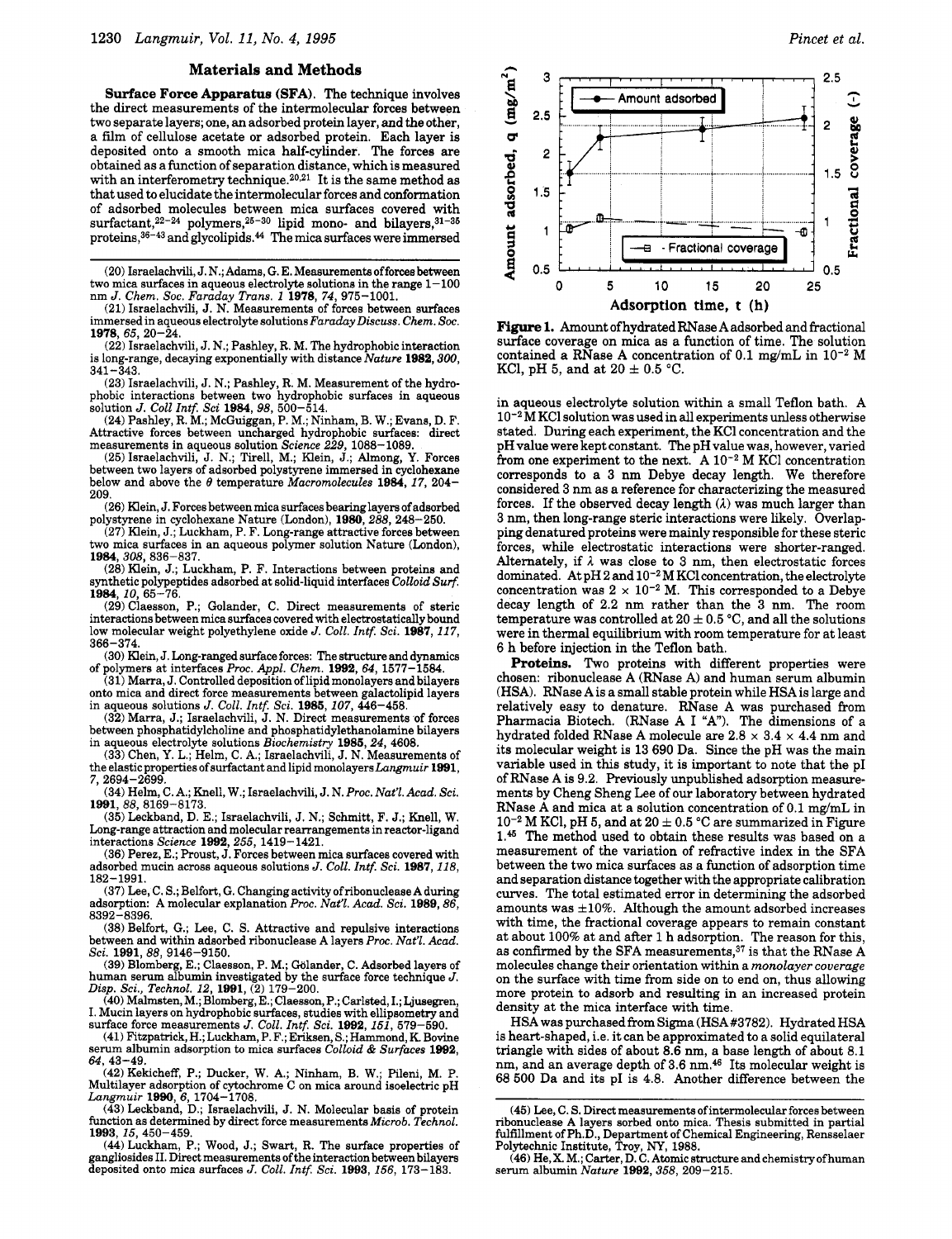

(a) one surface covered with the protein solution and for (b) both surfaces covered with the protein. In part a this ensured that protein was not adsorbed onto the upper surface.

properties ofthese two proteins is their adiabatic compressibility values in water at **25** "C. **This** parameter is qualitatively used to distinguish between rigid  $(\beta_s = 1.12 \times 10^{-11} \text{ N/m}^2 \text{ for RNase})$ A) and flexible  $(\beta_s = 10.5 \times 10^{-11} \text{ N/m}^2 \text{ for bovine serum albumin})$ proteins.\*T Blomberg et al. (Figure 1 of ref **39)** have published adsorption isotherm data for HSA. From this figure of Blomberg et al. and the data in Figure 1 shown here, it is clear that, for solution protein concentrations of  $5 \times 10^{-3}$  mg/mL used in this study, adsorbed monolayers of the same dimension as the native proteins lying side on are expected.

Three types of experiments were conducted. In the first type of experiment, one mica surface was covered with cellulose acetate (CA) and the other was left bare. In the second type of experiment, both mica surfaces were covered by adsorbed HSA. A similar experiment for RNase A has been reported in the literature. $37,38$ In the third type of experiment, one mica surface was covered with CA and the other covered with protein. The first step of the adsorption procedure was to inject the protein solution (always  $5 \times 10^{-3}$  mg/mL) into the SFA, the protein being in its native state ( Figure **2).** Since the adsorption rate depended on the particular protein, the time to reach saturation was protein dependent. For each protein, however, the adsorption time was kept constant for all experiments. It has already been shown that, with RNase A, an adsorption time of about **20** h provided full and dense coverage of the mica sheets. $37,38$  For HSA, the problem was more complicated since it tended to aggregate. We conducted several experiments with HSA adsorbed onto both surfaces. The results showed that if HSA adsorbed for **3** h or more, a strong repulsive force appeared when the mica surfaces were far apart. This suggested that aggregation of HSA occurred between the mica sheets. We therefore chose to restrict adsorption to **2** h and considered that this time was sufficient for monolayer coverage of HSA. After adsorption was completed, the protein solution was flushed three times with  $10^{-2}$  M KCl solution. Then, the final protein-free KCl solution  $(10^{-2} M)$  was injected into the SFA. The pH of these KC1 solutions was always kept the same as the pH of the protein solution. For each protein, experiments were conducted at three different pH values: above, below, and at the pI. Note that, though mica is a negatively charged material under the conditions used here, proteins, because they are amphoteric and contain hydrophobic patches, can adsorb even above their pI (i.e. when the net charge is negative).

**Cellulose Acetate.** *As* one of the most widely used synthetic membrane materials for pressure-driven membrane processes, cellulose acetate (CA) is an appropriate choice for this study. Its chemical structure results in a relatively hydrophilic surface (Figure **3).** For this study, cellulose acetate with a degree of substitution of **2.5 (40.3%** acetyl content) was used. It was prepared by dipping the mica directly into a pure acetone solution of cellulose acetate **(10-4 wt** %) as per Riley et al.48 In order to reduce the thickness of the adsorbed film, nitrogen gas was



Figure 3. Chemical structure of cellulose acetate (CA).

pressured onto the newly formed CA fdm on the mica immediately after dipping. The local smoothness of the film was satisfactory for SFA measurements since, by changing somewhat the position of the contact surface, the thickness of the film did not vary significantly. Unfortunately, the reproducibility of this approach (with respect to thickness) was relatively poor; the film thickness could vary from 20 to **200** nm **This** large variation in thickness made interpolation of the distance measurements difficult. However, since the refractive index of CA  $(1.4 \pm 0.1, 5 \text{ measure}$ ments) was close to that of water, we could delineate the results with a three-layer model (mica-CMwater-mica). Several properties of CA membranes were relevant for this work. First, under most conditions, the surface charge was negative due to the presence of disassociated carboxyl groups. At pH values lower than **4.5,** the surface potential can switch to a positive value.<sup>49</sup> Vos et al.<sup>50</sup> measured the hydrolysis rate of cellulose acetate **(39.8%** acetyl content) at different temperatures **(23-95**   $^{\circ}$ C) as a function of pH(2.2-10). These rates were at a minimum at the PI (around **4.5).** Second, CA films can be hydrolyzed to cellulose at high pH values. At pH values lower than 9, the hydrolysis rate was lower than  $10^{-6}$  s<sup>-1.50</sup> For this range of pH **(2-91,** the films were not significantly hydrolyzed during the experiment. However, some measurements were conducted at pH **11.** For these cases, the hydrolysis process must be accounted for.

#### **Results**

**Forces between a Cellulose Acetate (CAI Film and Mica.** Compression of CA films resulted in compaction of the membrane pore structure. The membrane decompressed slowly and needed several hours to return to its original thickness. This, in turn, resulted in a hysteresis effect in the normalized force-distance curves and complicated the measurements. Because of membrane compaction, the force measurements during compression did not show the real interactions between the materials being studied. Thus, only force measurements during decompression were used. These measurements were highly reproducible. To handle this problem, we chose to compress each membrane down to a constant minimum thickness for all the runs in a given experiment so that the minimum distance to the mica was always the same (at normalized forces,  $>10$  mN/m). Then, all the decompression curves could be superimposed. Here, only the decompression curves will be shown.

The interactions between CA and mica have been conducted at three different pH values, 2,5, and 11. The results are given in Figure **4.** The curves are very similar, and for the purpose of comparison with the forces between proteins and CA films, they can be considered identical at all pH values. Thus, the membrane behaved like a smooth solid wall. Besides the wall-like steric force, hardly any other forces were observed except for very weak electrostatic forces at long distances  $(>2$  nm) that were possibly due to the low charge density on the CA film. The

**<sup>(47)</sup> Gekko, R;** Hasegawa,Y. Compressibility-structure relationship of globular proteins *Biochemistry* **1986,25, 6563-6571.** 

**<sup>(48)</sup>** Riley, R. **L.;** Landsdale, H. K.; Lyons, C. R.; Merten, U. Preparation of ultrathin reverse osmosis membranes and attainment of theoretical salt rejection J. Appl. *Polym. Sei.* **1967,11, 2143-2158.** 

**<sup>(49)</sup>** Heyde, M. **E.;** Peters, C. R.; Anderson, J. E. Factors influencing reverse osmosis rejection of inorganic solutes from aqueous solution *J. COX Intf. Sci.* **1975, 50, 461-487.** 

**<sup>(50)</sup>** Vos, **K. D.; Bums,** Jr., F. 0.; Riley, R. L. Kinetic study of the hydrolysis of cellulose acetate in the pH range of **2-10** J. *Appl. Polym. Sci.* **1966,10,825-832.**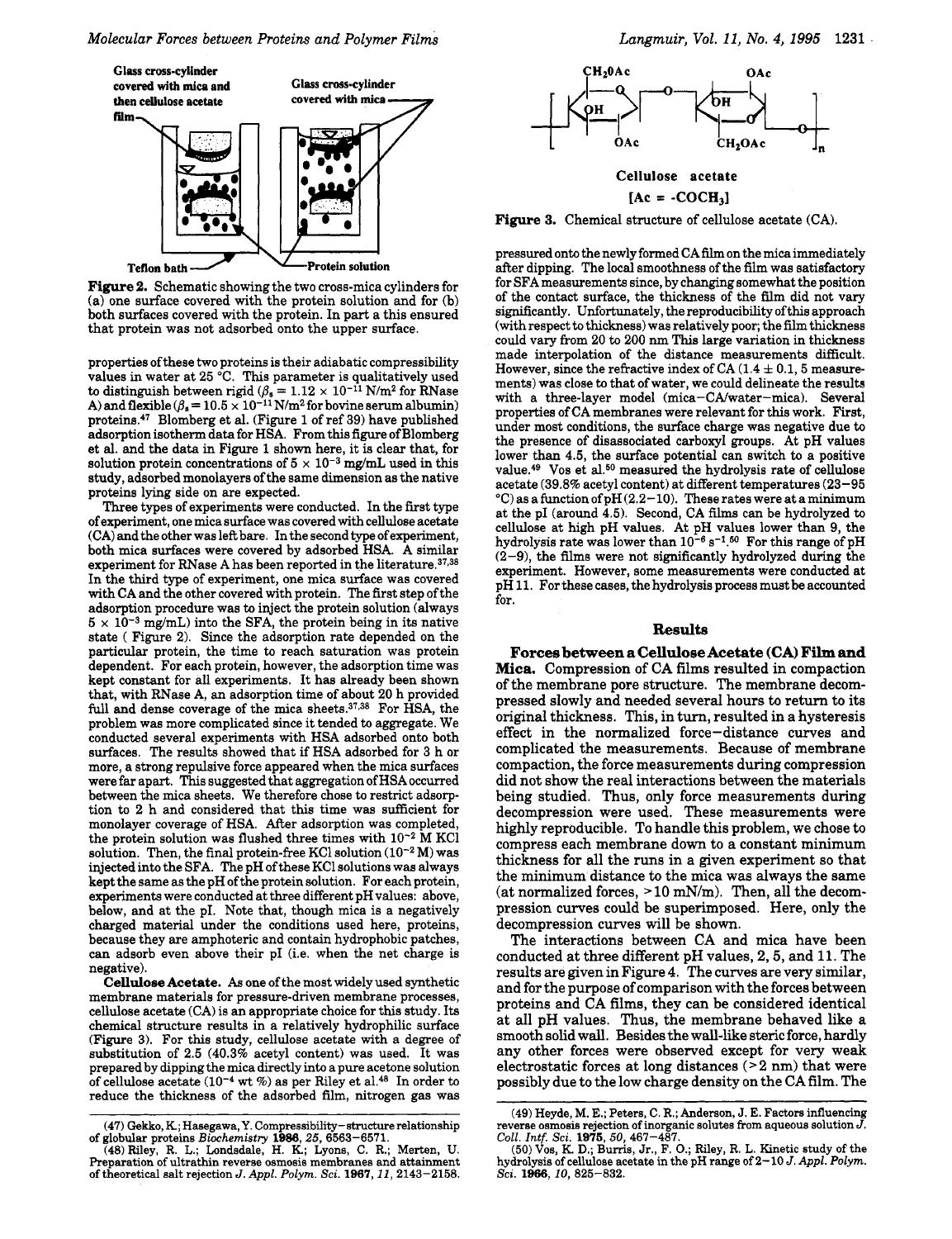

**Figure 4.** Normalized force versus separation distance between a deposited film of cellulose acetate (on mica) and mica in  $10^{-2}$ **<sup>M</sup>**KC1 solution at pH **2** (open diamonds), pH **5** (filled triangles), and pH **11** (open squares). The distance is that between the compressed cellulose acetate film and mica. The line is the theoretical Debye decay length **(3** nm). Only decompression results are shown.

amplitude of these electrostatic forces was relatively small since, as will be observed later, forces about **10** times stronger than this were measured between proteins and the CA surface. Thus, besides the wall-like effect, there were no other observable steric interactions between CA and mica. The expected Debye decay length **(3** nm) was observed at pH 11 for long distances in  $10^{-2}$  M KCl. This suggests that the CA film was very smooth and few, if any, polymeric chains extended out from the surface. Thus, a dense CA membrane exhibited highly reproducible and simple behavior. Moreover, as already mentioned, membrane hydrolysis could have changed the nature of the surface at pH **11.** These curves show that, at room temperature and on the time scale of the experiment **(5-8**  h), hydrolysis is not significant. To confirm this, a CA film was stored in a KC1 solution at pH **11** for **20** h at **20**  "C. This time is close to the time scale on which hydrolysis was relevant. $50$  The normalized force-distance results before and after the **20** h exposure to high pH were markedly different (not shown). For the latter experiment, the decay length was **10** times higher than that measured in the former experiment. Clearly, strong electrostatic interactions appeared after a sufficient time, suggesting that the hydrolysis resulted in a partial degradation of the polymer. These broken polymer chains were able to extend into the solution. **An** alternative explanation could be delamination of the membrane. However, the results in Figure **4** show that for the conditions of the force experiments, the membrane is not significantly hydrolyzed even at pH **11.** 

**Forces between** *'.bo* **HSAAdsorbed Layers.** Three pH values were chosen: **2,** 4.8, and **9.** In all cases, the interactions were repulsive and approximately exponential. The thicknesses of the adsorbed HSA layers were obtained by measuring the distance between the two mica surfaces when the normalized force was **4-5** mN/m at low and high pH values ( Figure **5** and Table 1). Steric interactions could also be estimated by subtracting the theoretical DLVO profile from the measured forcedistance profiles.

Below the PI, the difference between the measured and the theoretical (DLVO) force-distance profile, although



**Figure 5.** Normalized force versus separation distance between two adsorbed human serum albumin protein layers in a  $10^{-2}$ <br>M KCl solution at pH 2 (open diamonds), pH 4.8 (filled circles), and pH 9 (filled triangles). The lines are the theoretical Debye decay lengths (full line for pH 4.8 and 9, dashed line for pH 2). The difference between the measured slope and the Debye decay length is due to the steric interactions. The distance was that between the two mica surfaces. Compressions and decompres- sions were superimposable.

**Table 1.** *Summary* **of HSA-€€SA Interaction Results in**   $10^{-2}$  **M KCl** 

| pН      | theoretical<br>Debye decay<br>length (nm) | measured decay<br>length (nm) | thickness of<br>adsorbed<br>$layer$ (nm) |
|---------|-------------------------------------------|-------------------------------|------------------------------------------|
|         | $2.2\,$                                   | 5.6                           | 4.0                                      |
| 4.8(pI) | 3.0                                       | 21.6                          | 10.2                                     |
|         | 3.0                                       | 3.7                           | 4.0                                      |

small, was significant, suggesting that weak steric interactions were involved. At such low pH values, proteins are known to denature,<sup>51</sup> or form a molten globular state.<sup>52</sup> When denatured or even partially denatured, the gyration radius of a protein is increased. This denaturation of the proteins could explain the observed steric interactions. For this case, at large normalized forces, a thickness of about 8 nm is equal to about two adsorbed hydrated HSA layers (one flat-on monolayer on each mica surface; see Figure *5).* 

Above the pI (Figure 5, filled triangles), the forcedistance profile showed a decay length in agreement with DLVO theory **(3** nm). The thickness of each of the adsorbed layers was 4.0 nm, which suggests that the hydrated molecules were lying side on at the interface in their native state.

At the PI, however, steric forces were significant. The difference between the results at the pI and at other pH values is interesting. The behavior at the pI was confirmed by a measurement of the interactions between HSA and a bare mica surface (not shown) in which a long-range steric repulsion was also measured. The long range-force suggests that a fraction of **HSA** molecules were partially unfolded. The thickness of each of the adsorbed layers was much larger than that measured above or below the PI.

Interactions between HSAlayers have also been studied by Blomberg et al.<sup>39</sup> However, their protocol was some-

**<sup>(51)</sup>** F'incet, F.; Perez, E.; Belfort, *G.* **Do** denatured proteins behave like polymers? *Macromolecules* **1994**, 27, (12) 3424-3425. **(52) Alonso,D.O.V.; Dill, K.A.; Stigter,D. The three states of globular** 

proteins: Acid denaturation *Biopolymers* **1991,** *31,* **1631-1649.**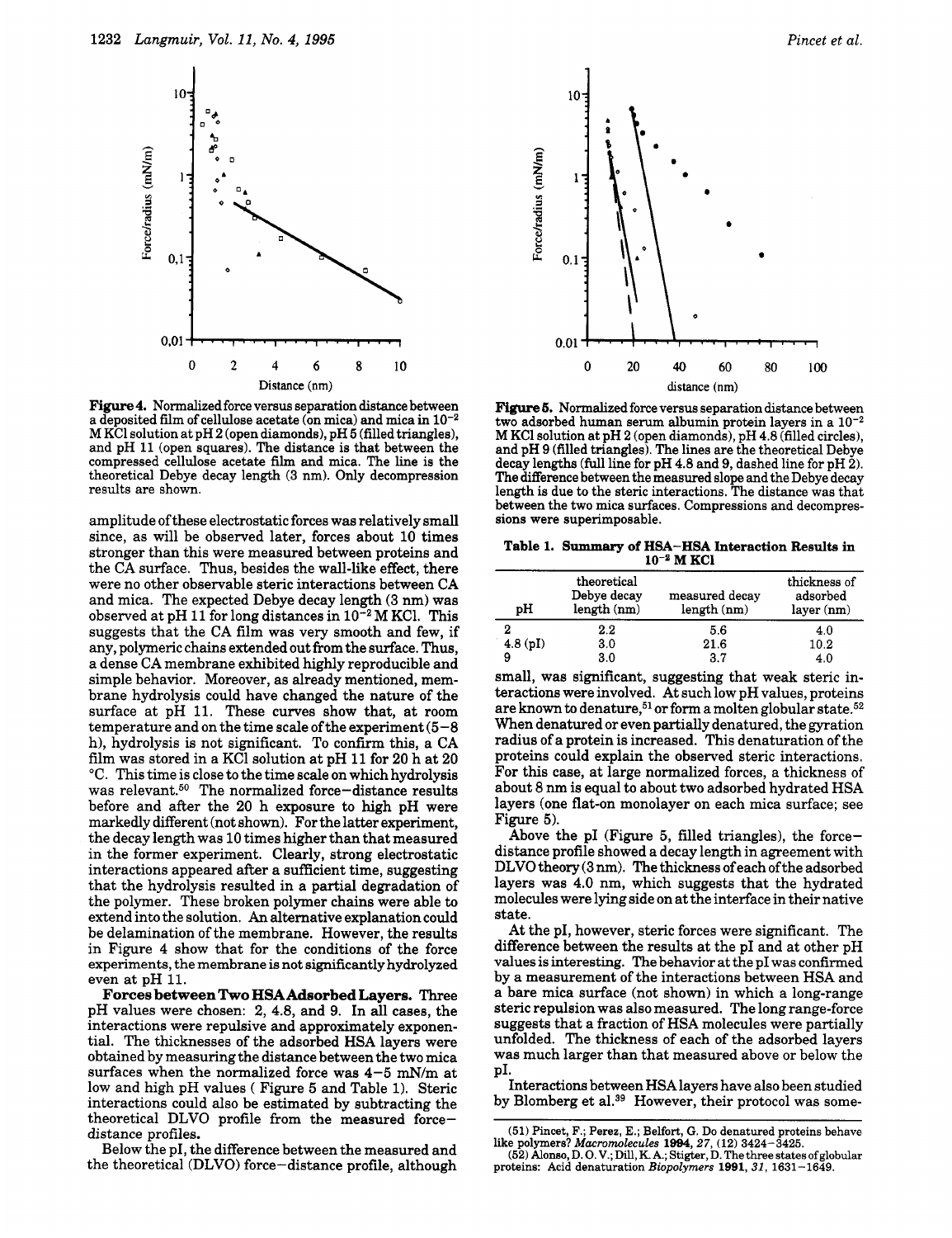

**Figure 6.** Normalized force versus separation distance between a deposited film of cellulose acetate and an adsorbed human serum albumin protein layer in a  $10^{-2}$  M KCl solution at pH 2 (filled circles), pH **4.8** (open diamonds), and pH 9 (filled triangles). The full lines represent the curves obtained with the values given in Table 2. The distance was that between the precompacted cellulose acetate film and a compressed layer of human serum albumin. Only decompression is shown.

what different from that used in this study. They conducted their adsorption and SFA measurements at pH 5.5 and  $10^{-3}$  M NaCl, while we varied pH values (2,  $4.8$ , and  $9$ ) and used  $10^{-2}$  M KCl. All our measurements were with  $5 \times 10^{-3}$  mg of HSA/mL, while they varied HSA **concentration(O.OOl,O.Ol,** and **1** mgofHSA/mL). Another important difference, however, is that they conducted their direct force measurements *in* the protein solution and varied the protein concentration while in our experiments the protein solution was replaced with a pure KC1 solution (with the same ionic strength as the protein solution) at different pH values. This may explain why the results presented here are slightly different from theirs. As mentioned above, we obtained an adsorbed layer thickness of **4.0** nm, while they report **2.3** nm for the thickness of a layer at the pI at  $10^{-3}$  mg of HSA/mL. They explain their result by suggesting that the adsorbed protein has been compressed below its free solution dimension.

**Forces between Protein Layers and a CA Film.**  For the two proteins, HSA and RNase A, only repulsive forces were measured. For HSA, the absence of attraction was confirmed by a measurement of the adsorption isotherms (not shown) at  $20 \pm 0.5$  °C. From UV absorption spectroscopy of the solution, no detectable adsorption was measured between HSA and the CA membranes over several hours. To compare the results at the different pH values, three parameters were used to characterize the repulsion: in the semilog plots the data followed two lines of different slopes; and the force at which the change in slope occurred is called the "force at the knee".

The normalized force between adsorbed HSA and the CA film is given in Figure 6 and Table **2.** We found that the measured decay lengths decreased with increasing pH values. Similar behavior was observed for the interaction between RNase A and a CA film ( Figure 7 and Table 3). The main difference between the forcedistance results for the two proteins is that, at high pH values **(9.2** and **ll),** the force between RNase A and a CA film was dominated by short-range steric interactions



Figure **7.** Normalized force versus separation distance between a deposited film of cellulose acetate and an adsorbed ribonuclease A protein layer in a  $10^{-2}$  M KCl solution at pH 5 (filled circles), pH 9.2 (open diamonds), and pH 11 (filled triangles). The full lines are from fits to the data with the values given<br>in Table 3. The distance was that between the precompacted<br>cellulose acetate film and a compressed layer of ribonuclease A. Only decompression is shown.

| Table 2. Summary of HSA-CA Interaction Results in |
|---------------------------------------------------|
| $10^{-2}$ M KCl                                   |

|                      | force at<br>the knee | decay length (nm) |            |  |
|----------------------|----------------------|-------------------|------------|--|
| pН                   | (mN/m)               | short-range       | long-range |  |
| 2                    | 0.5                  | 7.4               | 60         |  |
| $4.8$ (pI of HSA/CA) |                      | 4.7               | 21         |  |
| 9                    | 12                   | 0.6               | 12         |  |

**Table 3. Summary of RNase A-CA Interaction Results in**  10<sup>-2</sup> M KCl

|                     | force at<br>the knee | decay length (nm) |            |  |
|---------------------|----------------------|-------------------|------------|--|
| pН                  | (mN/m)               | short-range       | long-range |  |
| 4.8 (pI of $CA$ )   |                      | 3.9               | 14         |  |
| 9.2 (pI of RNase A) | < 0.01               | 1.2               |            |  |
| 11                  | < 0.01               | 11                |            |  |

**Table 4. Type of Interactions Observed for Each the Proteins"** 

| Experiment, at, above, and Below the Isoelectric pH of<br>the Proteins <sup>a</sup> |   |              |   |           |         |    |
|-------------------------------------------------------------------------------------|---|--------------|---|-----------|---------|----|
|                                                                                     |   | $pH \leq pI$ |   | $pH = pI$ | pH > pI |    |
|                                                                                     | е | st           | e | st        | e.      | st |
| $CA$ – mica                                                                         |   |              |   |           |         |    |
| <b>HSA-HSA</b>                                                                      |   |              |   |           |         |    |
| $HSA-CA$                                                                            | 0 |              |   |           | $+(?)$  |    |
| RNase A-CA                                                                          | n |              |   |           |         |    |

e- represents **electrostaticinteractions.** st represents long-range steric interactions. + means that the indicated interaction was involved in the experiment. 0 means that the indicated interaction was not involved in the experiment.

involving one layer of native RNase. For HSA-CA interactions, long-range steric forces were always observed.

## **Discussion**

Only repulsive forces were observed between CA films and protein layers. These repulsive forces are likely due to steric interactions. For each experiment, the kind of force involved is shown in Table **4.** The CA-mica results indicated that the CA membrane was stable at all pH values and that polymer chains did not extend from its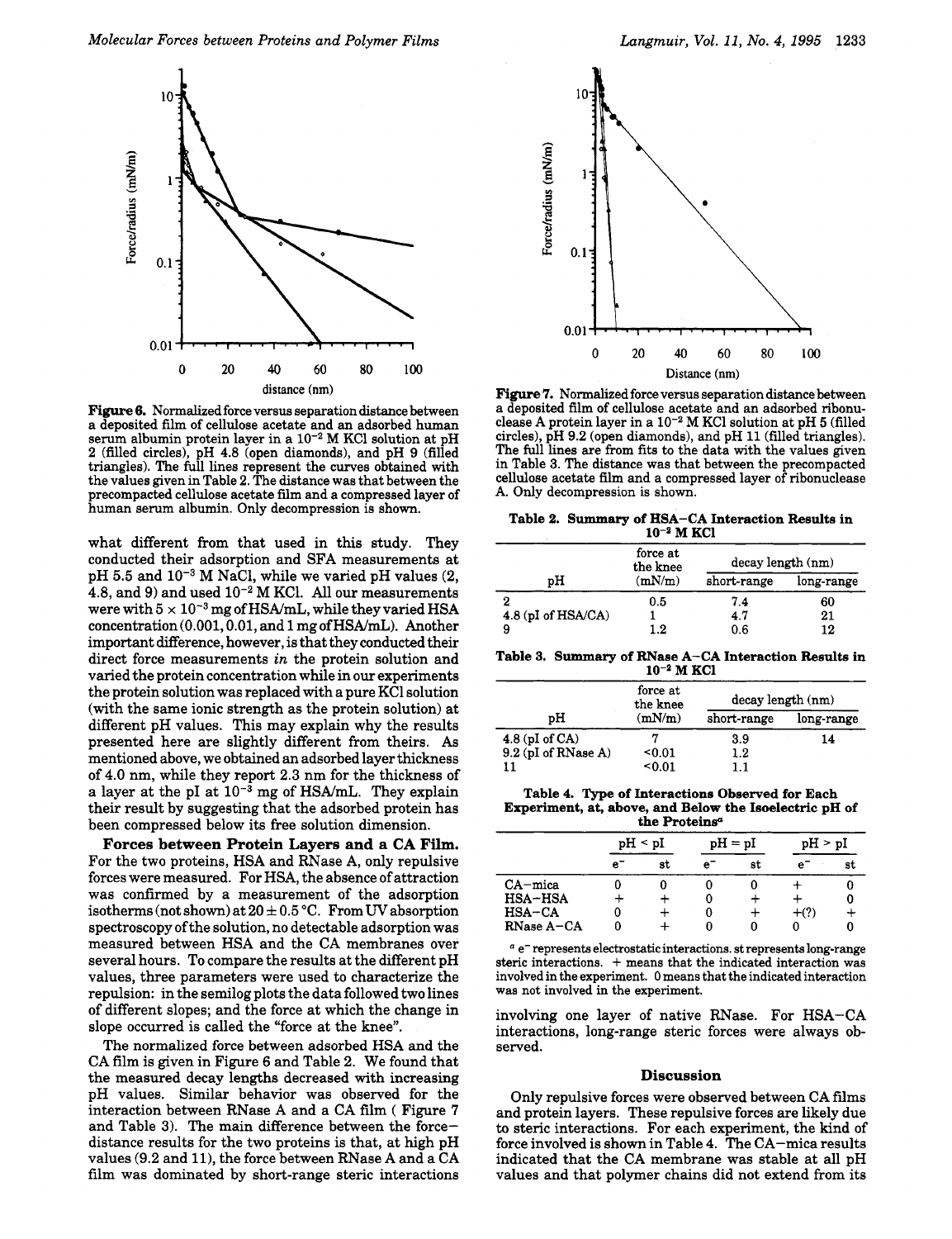surface into the solution. Therefore, any steric forces have to be attributed to the proteins and not to the CA film. **This** point is crucial, as steric interactions were then caused by the denatured protein molecules.

At low pH, for the HSA-HSA, HSA-CA, and RNase A-CA experiments, steric interactions were observed, indicating that at least some of the proteins were denatured. No steric forces and thus no denaturation was observed when forces between two adsorbed RNase Alayers were measured at the same low pH.38 **This** implies that the CA film caused RNase A denaturation during the experimental process. It should **also** be noted that, even without the CA film, some HSA molecules were denatured well below the  $pI.51$  Unfolding of the proteins could have been enhanced by the compression-decompression of the two mica-covered surfaces. It may even have been possible that a few protein molecules could have anchored into the surface pores of the membrane. If the fraction of protein molecules involved in bridging was low, the expected attraction during separation of the surfaces would have been too small to detect. This could explain why attractive forces were not observed for these measurements. Also, at these low pH values, proteins are known to denature.<sup>53-56</sup> Therefore, in a pressuredriven membrane process, **as** soon **as** the adsorbed proteins are exposed to low pH and fluid shear stresses, they denature and block the pores.

At high pH values, however, hardly any steric forces were measured for RNase A, suggesting that the proteins were not denatured. For HSA, the protein still denatured but less so than at lower pH values. Apparently, at these pH values and ionic strengths, the presence of a CA film did not significantly affect the protein structure. Therefore, the CA film did not interact with the protein during the force measurement in the same way as at low pH. Adsorption of the protein on CA was not observed, suggesting that significant membrane fouling would not be expected at these high pH values.

At the pI of the protein, the HSA-CA force-distance diagram showed long-range steric interactions while the RNase A-CA interactions were mainly short-range. Again these protein/protein measurements showed that HSA was less stable at the pI than RNase A. $^{38}$  This result is consistent with their respective adiabatic compressibility values (cf. above). So, in the case of HSA, membrane fouling is expected by denaturation. To summarize the results with HSA, RNase A, and CA, membrane fouling will most likely be due to protein denaturation and could be reduced by operating at high pH, provided that the membrane and protein are stable at this high pH. Also, denaturation is less likely to happen with hard proteins such as RNase A than with soft proteins such as HSA.<sup>57,58</sup>

Why did the observed electrostatic interactions not induce attractive forces? By considering the type of electrostatic charges on each material (Table *5),* it appears that for all the pH values both surfaces had the same type **of** charge. *fls0,* **in** the presence **of** CA membrane, **HSA** 

**Table 6. Type of Charge on Each Materiala** 

| <b>HSA</b> | СA | RNase A |
|------------|----|---------|
|            |    | NS      |
|            |    |         |
|            | -  |         |
| NS         | -  |         |
|            |    |         |

*<sup>a</sup>*The PI values for the HSA, CA, and RNase A are approximately **4.8, 4-5,** and **9.2,** respectively. Positively, negatively, and net neutrally charged surfaces are denoted by  $+$ ,  $-$ , and 0, respectively. Doublely charged materials are strongly charged. The cases that were not studied are denoted by NS.

more easily. Thus, attraction was likely present for HSA, but because a net repulsive force was observed, steric interactions were dominant.

#### **Conclusion**

The main conclusions of this study are (i) at low pH values HSA and RNase A molecules are denatured (i.e. would induce membrane fouling); (ii) at high pH values, the proteins were less denatured than at lower pH values (i.e. would be less likely to foul); and (iii) HSA was more easily denatured and interacted more strongly with CA membranes than RNase A. Previous work has shown that (i) proteins were susceptible to denaturation at low pH values<sup>52-56</sup> and (ii) RNase A was more conformationaly stable than HSA during adsorption on polystyrene latex, i.e., HSA was denatured more easily at interfaces and was more sensitive to pH changes than RNase A.59 It is **also** at the PI that more intense fouling occurs with hydrophobic membranes.<sup>2,19</sup> We believe that these results explain the observations of Fane et **al.,2** who obtained for a 0.1% BSA solution with no salt and with **0.2** M NaCl higher fluxes at pH values above the pI of BSA (at pH values of 10) [see their Figure **71.** Thus, these measurements provide the first molecular evidence that disruption of the protein tertiary structure could be responsible for the reduced permeation flows observed during membrane filtration and suggest that operating at high pH values away from the pI of the proteins will reduce such fouling. *Also,* we suggest that protein stability (i.e. as measured by the adiabatic compressibility) and membrane polymer composition are important factors in membrane fouling.

For a more complete understanding of the effect of protein adsorption on membrane filtration, force measurements with hydrophobic materials such **as** polysulfone and consideration of shear forces and their effect on protein stability would **also** have to be considered. *I* **I-**

## **Appendix A**

**Validity of the Derjaguin Approximation during Deformation of the Glue and Compaction of the Film in the Surface Forces Acetate**  Apparatus. After compaction, a likely geometry of the compacted CA film is shown in Figure 8. This configuration suggests that the measured force was that between contributions because the uncompacted CA film was sofi two parallel surfaces in zone A (zone B gave negligible and the distances were large). The forces can then be reanalyzed by assuming this configuration: the area over which the surfaces are parallel can be calculated from the thickness of the uncompacted and compacted CA films and the radius of curvature of the surfaces. If this process is followed, the ensuing problem arises: the force-distance curves obtained in this way were not reproducible anymore, while, with the Derjaguin's approximation, they

**<sup>(53)</sup>** Goto, Y.; Fink, A. L. Phase diagram for acidic conformational states of apoxyoglobin *J.* Mol. *Biol. 1990,214,* **803-805.** 

**<sup>(54)</sup>** Anderson, **D.** E.; Becktel, W. J.; Dahlquist, F. W. pH induced denaturation of proteins: A single salt bridge contributes 3-5 kcal/mol to the free energy of folding of **T4** lysozyme *Biochemistry 1990,29* **(9), 2403-2408.** 

**<sup>(55)</sup>** Puett, **D.** The equilibrium unfolding parameters of horse and sperm whale myoglobin *J. Biol. Chem. 1973,248* **(13), 4623-4634.** 

**<sup>(56)</sup>** Creighton, **T.** E. *Proteins: Structures and Molecular Properties,* 

*W. H. Freeman and Co.: New York, 1984.*<br>
(57) *Kharakoz, D. P.; . Sarvazyan, A. P Hydrational and intrinsic compressibilities of globular proteins <i>Biopolymers* **1993**, *33*, **11**-26.

**<sup>(58)</sup> Gekko,** K;Yamagami, **K.** Flexibility offood proteins as revealed by compressibility J. *Agric. Food Chem. 1991,39,* **57-62.** 

<sup>(59)</sup> Hesselink, F. Th. In *Adsorption from Solution at the Solid*/ Liquid Interface; Parfitt, G. D., Rochester, C. H., Eds.; Academic Press, New York, **1983;** Chapter **8.**